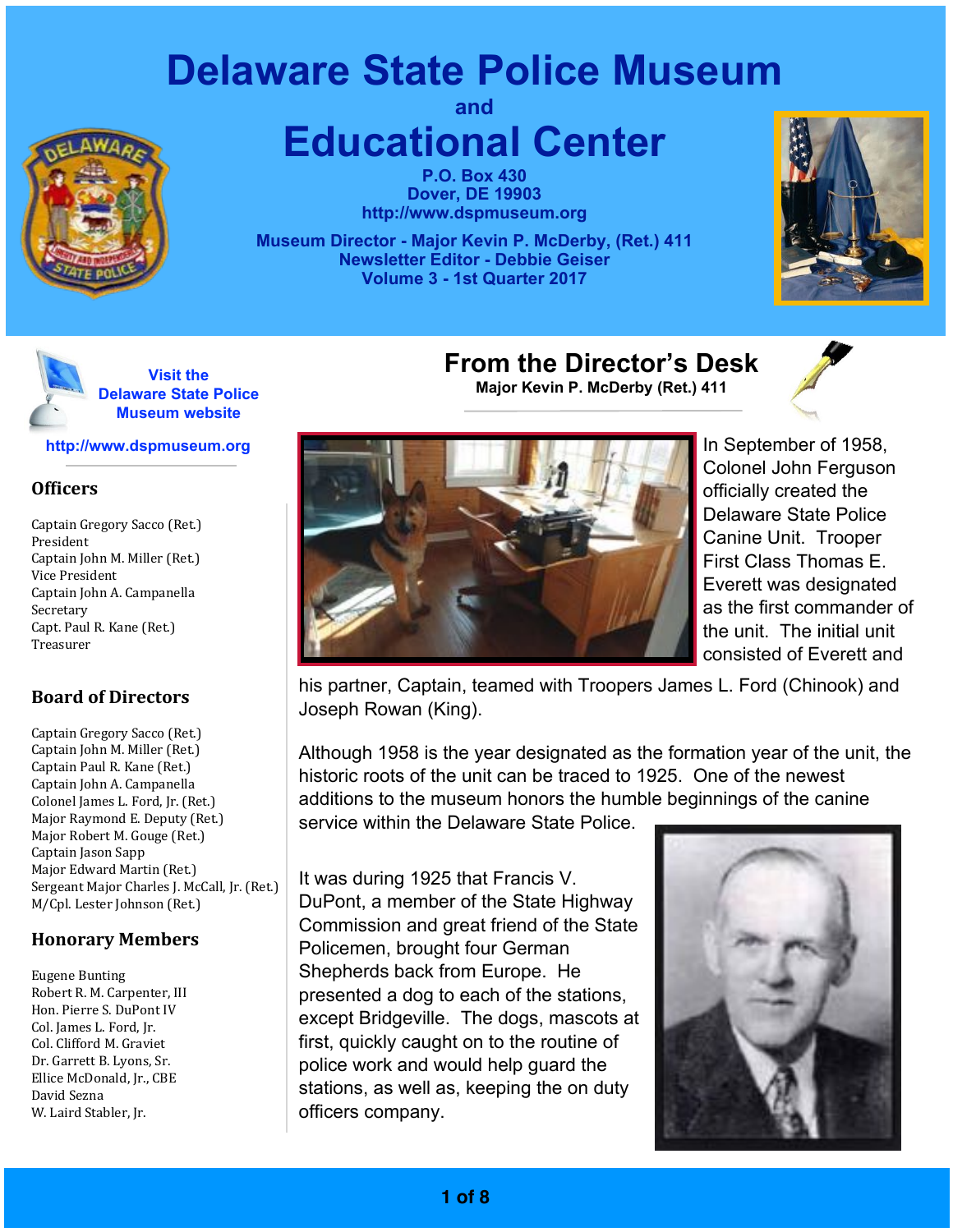





On occasion, when an officer was lucky enough to have one of the Highway Department cars assigned to him for patrol, the police dog went along for the ride. A picture of Judy and her pup,

Ike, riding in the sidecar of Private Sullivan was published in a Dover newspaper. Although various dogs were kept by officers as mascots through the



years, it would not be until 1958 that the Delaware State Police would formally establish an operational K-9 corps.

The DSP Canine Unit certainly had humble beginnings. Today, the Delaware State Police has 31 canine teams. Most of the teams serve a dual purpose. Twelve teams are trained for patrol and narcotics scent detection. Eight teams are certified for patrol and explosive scent detection. The other eleven teams are trained for a single purpose. Of



those eleven, five are trained for explosives scent detection, two for narcotics scent detection and there are four single purpose patrol teams. The State Police canine training cadre also

instructs nineteen municipal canine teams.



**Historically and presently, the Delaware State Police Canine Unit has always had a reputation for being one of the premier units in the United States.**

 *Kevin*



Information for this article was obtained from the Delaware State Police 50<sup>th</sup> Anniversary Book and the Arcadia publication- Images of America, Delaware State Police.



I would like to start my message by wishing everyone good health and a safe and happy New Year. We continue to be busy with our on-going

projects, some of which are now completed. We have completed the Phase I Renovation Project. As you may recall this project was initiated around the requirement of placing a newly acquired 1973



Plymouth in the Annex. It also involved relocation of



our motorcycle and Trooper Dan displays. We are pleased to announce that it has been completed. The new configuration houses all the

vehicles, excluding Trooper Dan, in the Annex.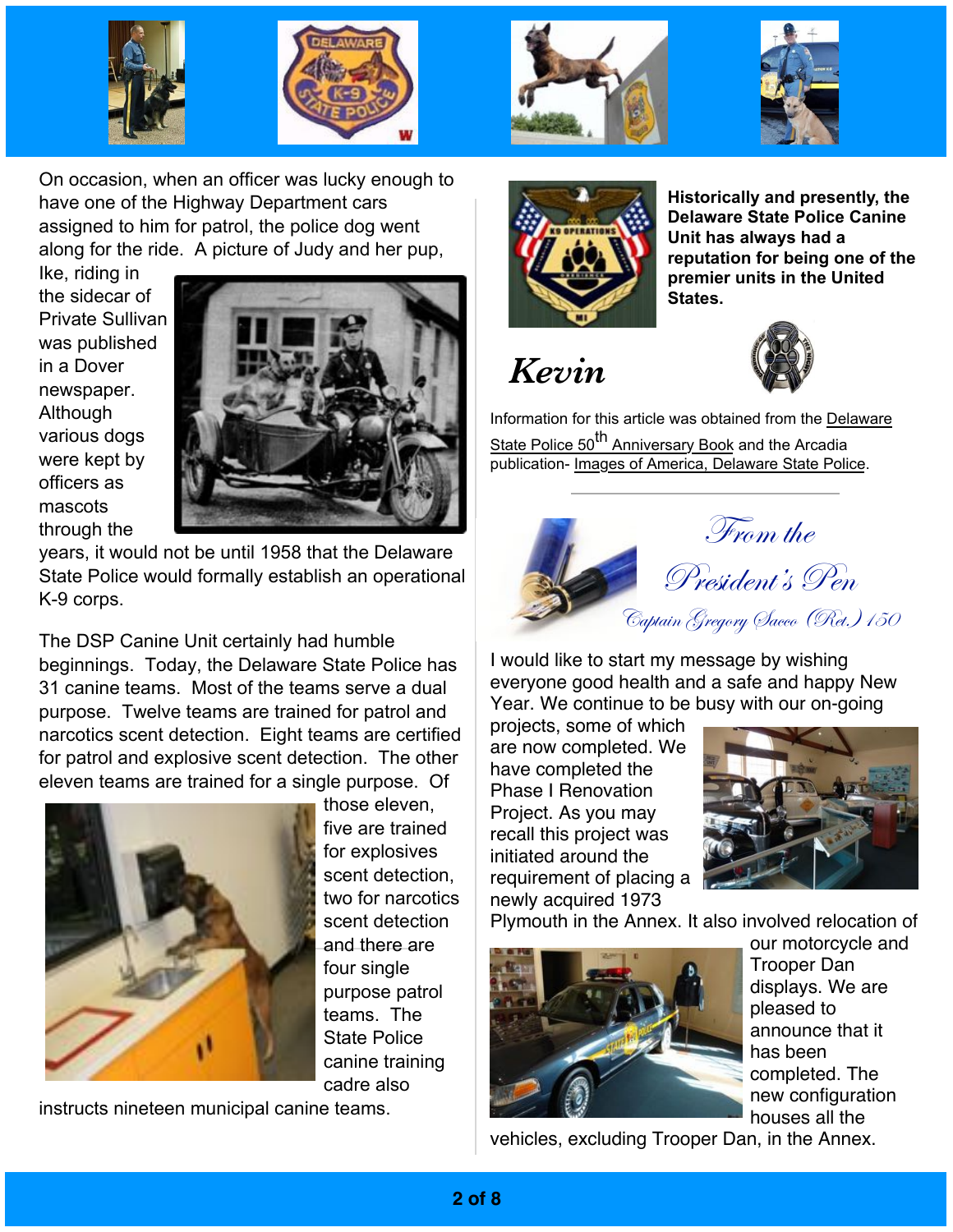





The Annex now displays the Divisional fleet from 1925 to 1998.



A full-sized German Sheppard statue



was added to the office area of the



dogs were donated around 1925, long before the addition of our official K-9 Unit and we thought it fitting to display one.

The Training Room has been outfitted with new furniture and new electronic capabilities. Combined



with the original **Theater** Room in the Annex, we have created a first-class

training and meeting facility. We hope that increased use by the Division and other agencies

will foster relationships that will ultimately attract more visitors.





With the help of our great volunteer force, we initiated a project to clean up and reorganize the Museum artifacts. It also affords us an opportunity to evaluate our collection, re-evaluate them, and clean up our storage areas. In that process we have made some other changes to allow us to display even more of our wonderful collection.

I think that that we have made positive strides in the care,

preservation, and presentation of our Museum. This year will include the election of Board members whose terms have expired and the election of new Officers as required by our by-laws. We hope that we continue to have interested members who wish to continue the work we started. *Thank you for taking the time to vote.*



I would like to thank everyone who has made this a terrific year. Thank you to our financial donors, volunteers, the



Delcastle High School auto body shop, the companies who help to maintain and service our building, PHB Contracting who completed our renovation project

professionally, on-time and under budget, and my fellow Board members, without whom all these initiatives would not have succeeded. Finally, I would like to thank our Executive Director, Kevin McDerby for his fund-raising efforts and the coordinating of many of these activities. I am looking forward to 2017 and the next step on our journey.

*Greg*



**Museum display at the Dover Public Library**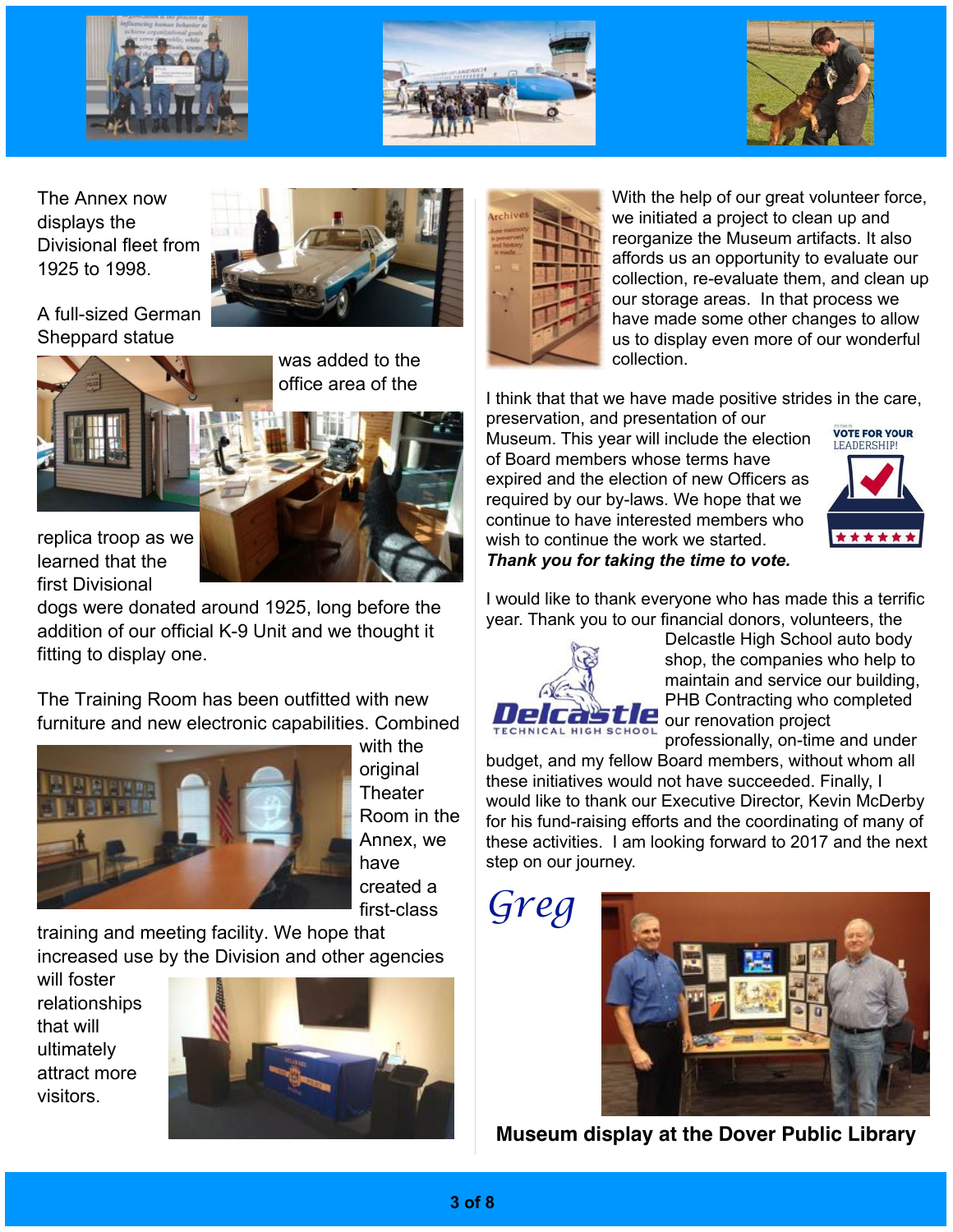

*From the Archives*



## Officer Is Pinned Under Upset Car

**Every Evening** 

**Lieutenant Henry C. Ray Has Narrow Escape in Accident**

**When a coupe in which he was riding yesterday, became balky, skidded and turned turtle twice, on the du Pont Boulevard near State Road, Lieutenant Henry C. Ray, of the State Highway Police, escaped serious injury only by the closest margin. Although held prisoner in the wrecked car, Lieutenant Ray maintained his position at the wheel and escaped with a few minor bruises and a severe shaking up.** 

**The accident occurred while Lieutenant Ray was on his tour of inspection. In some manner the brakes locked causing the car to skid and overturn. Word of the accident was sent to Patrol Station No. 2, at State Road, and troopers soon extricated their officer.**

**Several days ago when Lieutenant Ray, after a tour of inspection, released the radiator cap on the same automobile, the water squirted about twenty feet into the air. At that time Ray said he was driving a "trick" machine. It belongs to the State Highway** 

**Department.**



#### Motor Driver Held On Two Charges **10/17/1925**

**S.J. Ham of Dover Gives Bail in Conrad Accident Matter**

**Dover, Oct. 16 - S. J. Ham of Dover, whose automobile is alleged to have collided with the motorcycle of State Highway Police Officer John Conrad yesterday, on the state road north of Dover, resulting in the breaking of Officer Conrad's left leg, was arraigned here today before Magistrate W.D. Burton.**

**He will have a further hearing two weeks hence. He was required to give \$1000.00 bail on a charge of assault and battery and \$100.00 bail on a charge of reckless driving, which he gave in both cases.** 

**Update: Officer Conrad lost his leg as a result of the accident; however he was then fitted with a prosthesis and returned to serve the Delaware State Police.** 

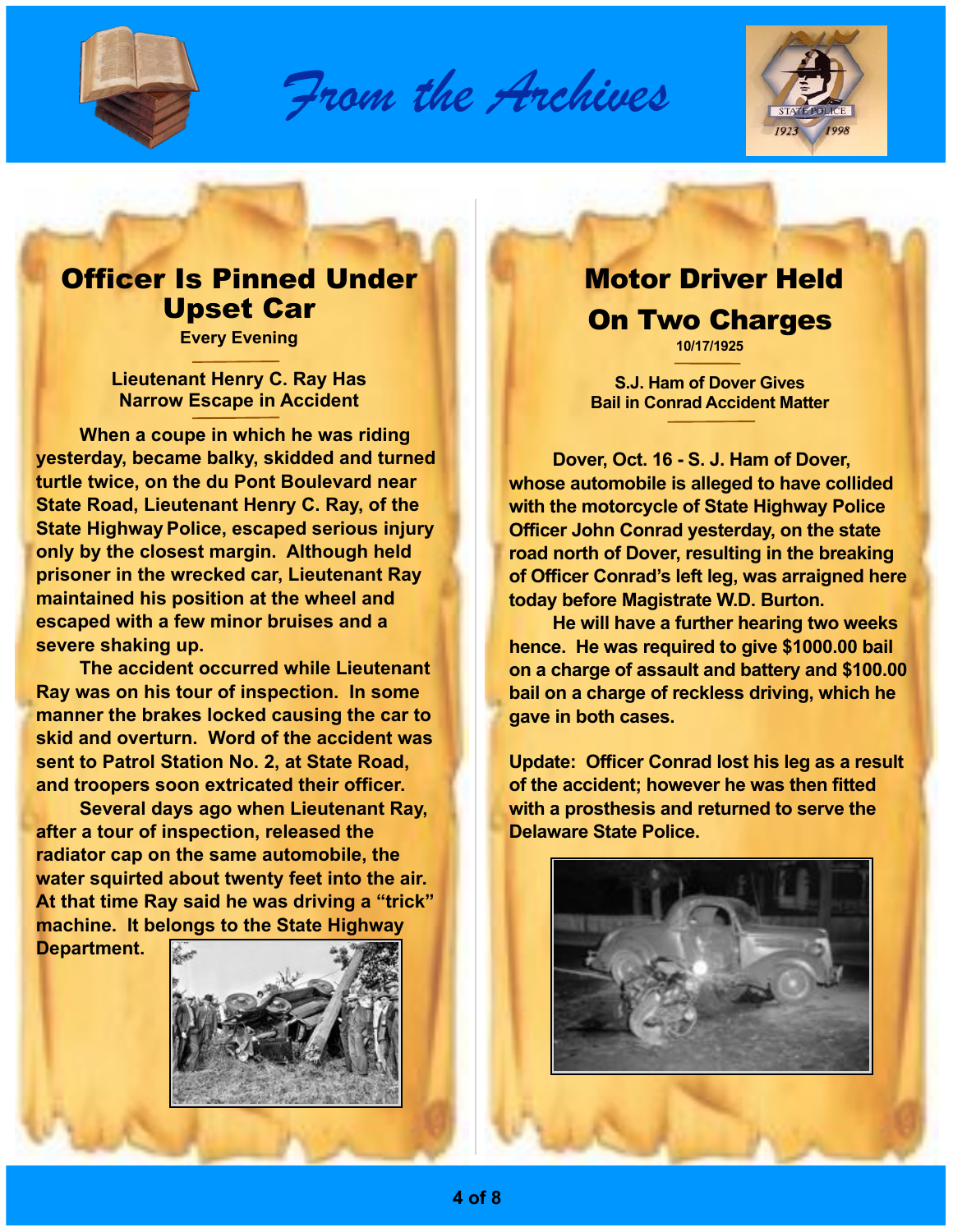

**Dedicated Selfless Proud**



*In Memorium*

*Our Fallen Heroes Lest we Forget*

**Ronald L. Carey 1943 - 1972**

**January 5, 1972**



**LeRoy L. LeKites 1914 - 1950**

**January 13, 1950**



**William C. Keller 1947 - 1971**

**January 22, 1971**

**David C. Yarrington 1948 - 1972**



**January 6, 1972**



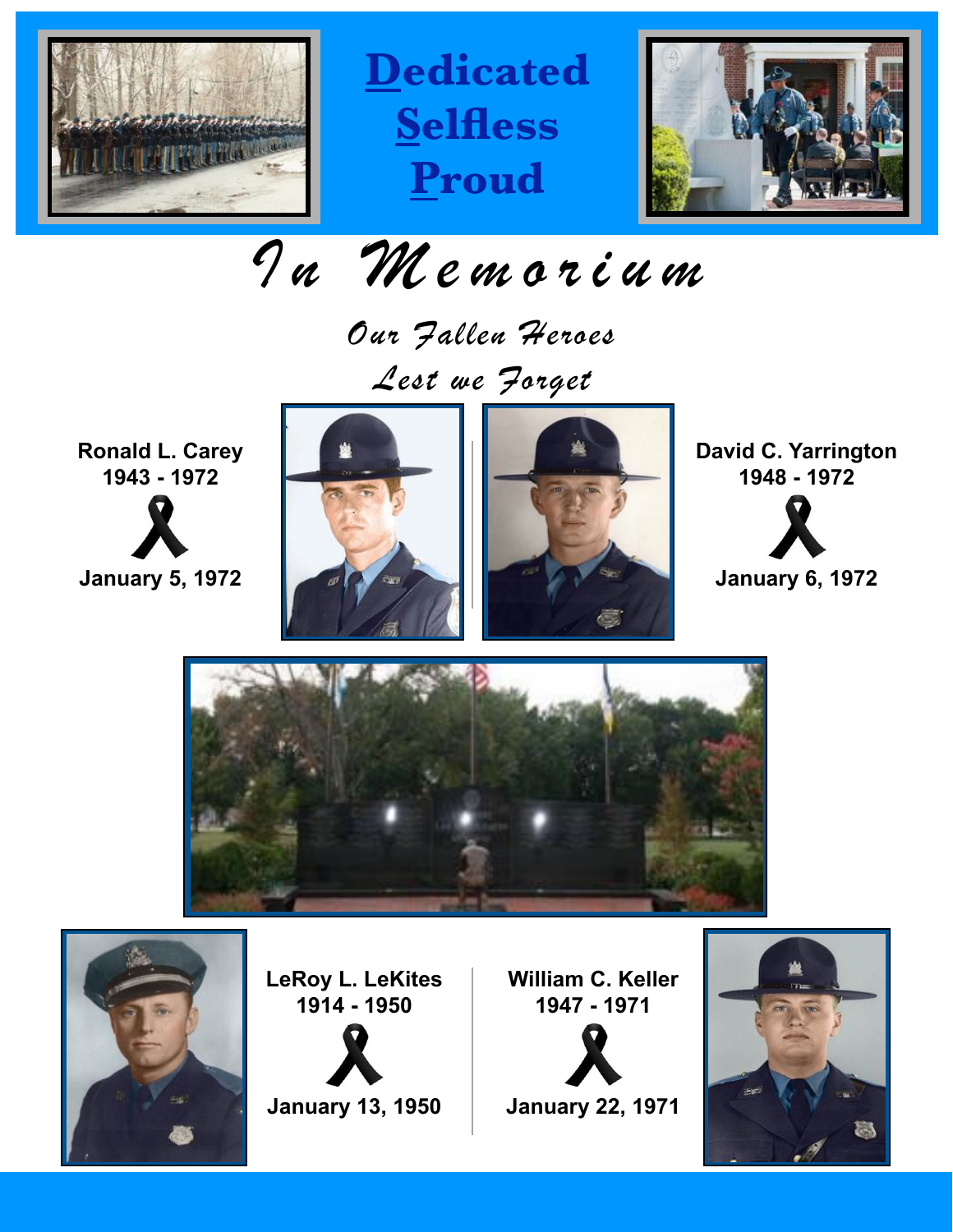

**Dedicated Selfless Proud**



*In Memorium*

*Our Fallen Heroes Lest We Forget*

**Frances M. Collender 1962 - 2001**

**February 6, 2001**





**Thomas H. Lamb 1901 - 1944**



**February 22, 1944**



*Miss Me but let me go, for* t*is is a journey we a*l *must take, we each must go alone for a*l *is part of* t*e MASTER*'*S PLAN, a* step on the road to Home



**Kevin John Mallon 1965 - 1990**

**March 20, 1990**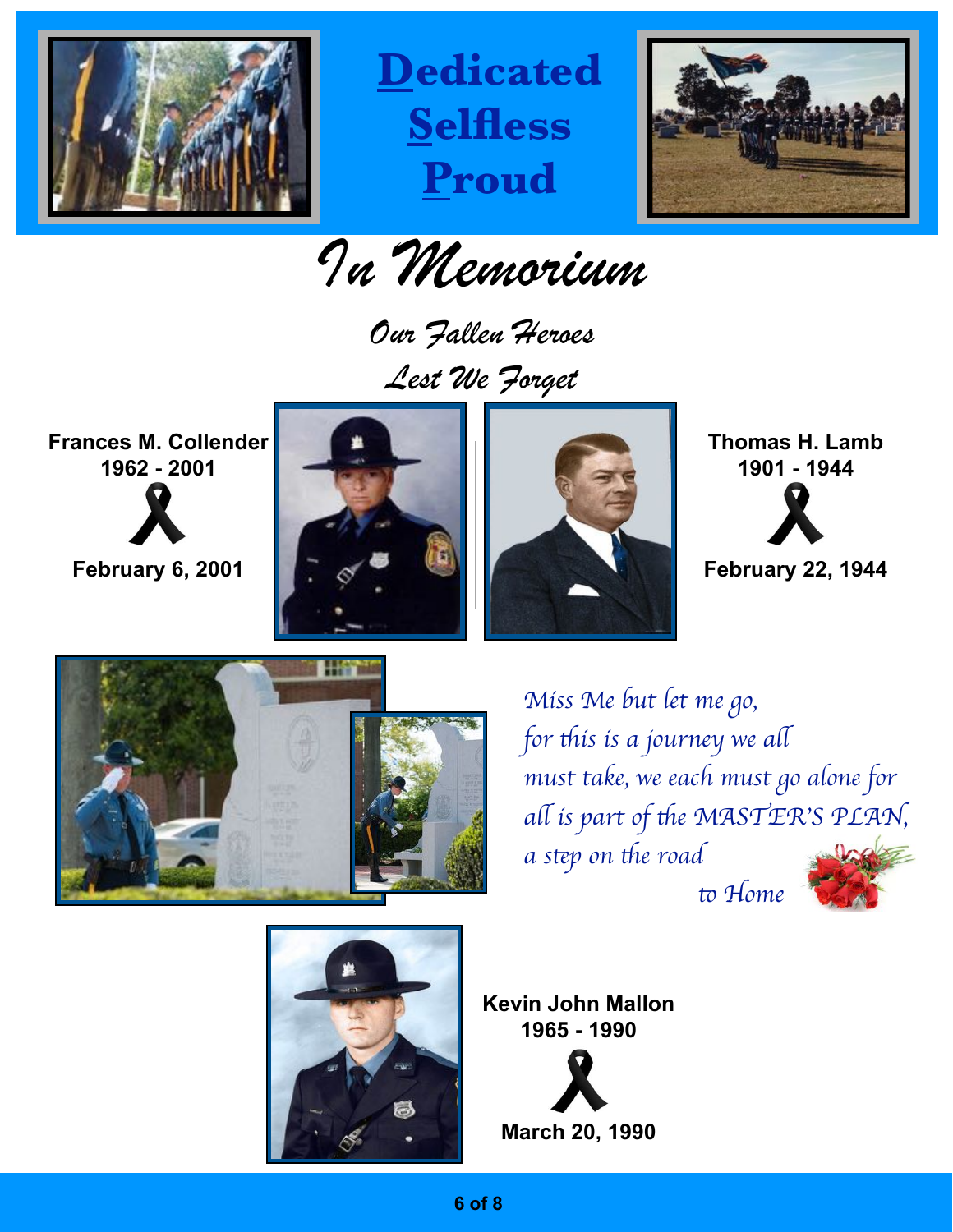# **CALENDAR OF EVENTS**



*Mark your calendar for our upcoming events*

**Museum Board of Directors' Meetings February 7th, 1000 hrs. May 2nd, 1000 hrs.**



**both meetings will be held at the Museum**

*To those who are Irish and to* t*ose who wish you were - Happy St.* 

*Pa*t*ick*'*s* 

*Day*



*March 17, 2017*



**DSP Museum:<http://www.dspmuseum.org>**



## **DSP Museum Quarterly Special**

**Quarterly Special Flags - Garden & 3x5 size Regular Price - \$25.00 & \$60.00 NOW \$20.00 & \$50.00 if ordered** 





**Your purchase goes to support the DSP Museum.**  *Thank you!*



# *Memorial Brick Walk*

**Memorialize your service or those who supported you during your career. This is an excellent way of acknowledging your parents, spouse, sibling, children or another trooper. Show them that they are an important part of the DSP family and your life.**

#### **Visit our Facebook page and Like us on Facebook**